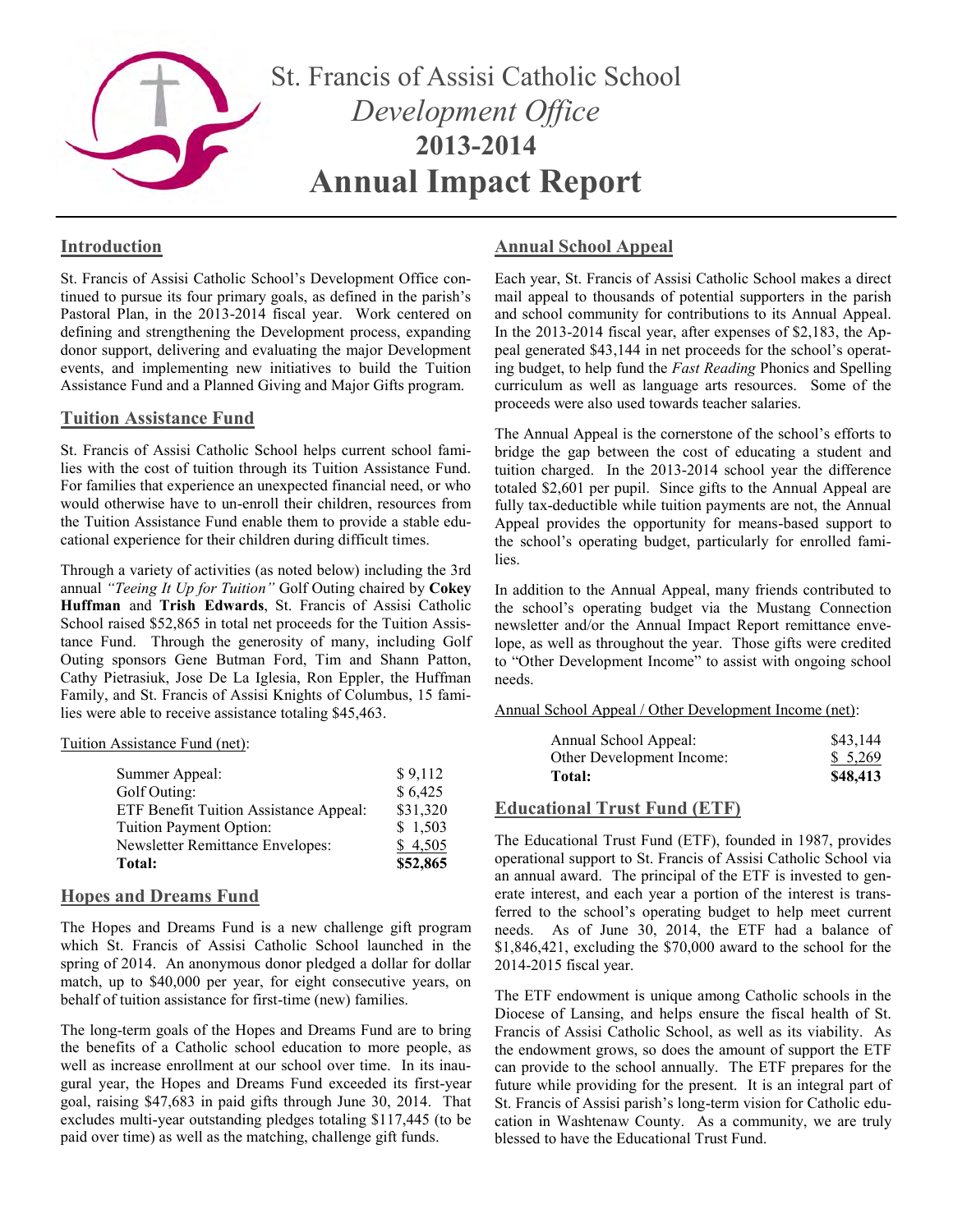# **Educational Trust Fund (ETF)** *(continued)*

Two primary initiatives contributed to the ongoing growth of the Educational Trust Fund - the annual Benefit and the Leadership Circle. The 13th Benefit, chaired by **LeeAnn McKeon** and **Shawna Foster**, took place on Saturday, February 22, 2014 and included the theme *"Welcome to the Islands."* This much anticipated celebration raised \$54,546 in net proceeds for the ETF. Many generous sponsors, as noted below, contributed to the success of the evening.

> **Silver Sponsor (\$2,500)** The Pietrasiuk Family Foundation

**Bronze Sponsors (\$1,500)** Jeff Crause & Ed McClellan at Edward Jones

# **Archangel Sponsor (\$1,000)**

Anonymous

### **Angel Sponsors (\$500)**

Active One Construction Company Bank of Ann Arbor Tom & Jill Diroff Don & Clare Eaton (School-Tech, Inc.) Cyril Grum & Cathy Strachan Krull Construction Company Steve & Donna Pezda Print-Tech, Inc. Talmer Bank & Trust

The Leadership Circle, which brings together families who commit a minimum of \$1,000 per year for five consecutive years, continued to expand its membership on behalf of the ETF. Seven families joined the Leadership Circle in 2014, bringing the total to 49 families. By the end of the fiscal year, the ETF realized \$58,382 in contributions from all (2011 - 2014) Leadership Circle members. Thank you to these generous contributors:

| <b>Leadership Circle Membership 2014</b> |                                                                          |  |
|------------------------------------------|--------------------------------------------------------------------------|--|
|                                          | $D_{\text{total}}$ $\theta$ , $M_{\text{total}}$ , $D_{\text{standard}}$ |  |

David & Monika Barera Greg & Andi Lobdell Marty & Karen Lutz Patrick & LeeAnn McKeon Thomas Sidlik & Rebecca Boylan Mark & Michelle Updike Nancy Wiernik

# **Leadership Circle Membership 2013**

Peter & Jane DeChants Daniel & Daisy Demlow Frank & Kim La Marca Mike & Diane Leoni Christopher & Karen Ongena Joe & Deb Purcell John-Paul & Clare Stando Kathie & Dave Sullivan Pitney Bowes Company (matching gift)

#### **Leadership Circle Membership 2012**

James & Ann Marie Borders Timothy & Jamie Cahill John & Denise Carethers Doris Filisko Tom & Gigi Jetton Florence Kruzas John & Bridget McGillicuddy David & Kathy Swastek

#### **Leadership Circle Membership 2011**

William & Mary Claire Anhut Herbert & Christine Black Christopher & Traci Coffman David & Charlotte Decker Bill & Ehren Dirksen Jim & Lisa Edwards Mark & Karen Falahee Marc & Julianna Feeney Ted Fosdick Robert & Angela Geppner William & Angela Giannobile Glenn & Amy Gottfried Steve & Debra Hermann William & Susan Hermann Jeff & Stacey Higgins Richard & Elizabeth Jarzembowski Steve & Julie Lavender Mike & Stacey Marsh Steve & Lisa Morris Tim & Shann Patton Greg & Laurie Ruselowski Michael & Kimm Sarosi George & Judi Schwartz Manak & Lucienne Sood Mark & Jane Vogel Thomas & Mary Wakefield Northwestern Mutual Life Insurance Company (matching gift)

In addition to these two important endeavors, 16 donors contributed \$3,879 in new gifts to the Trust Fund. Several of them were contributions in honor, or in memory of someone, and they ranged in amount from \$5 to \$1,000**.** All of these efforts help build the ETF, making the long-term goal of \$10 million, achievable.

# **Fiscal Year 2013 ETF Results**

| New Gifts:                                       | 3,879<br>S  |
|--------------------------------------------------|-------------|
|                                                  |             |
| Leadership Circle Gifts:                         | 58,382      |
| ETF Benefit:                                     | \$54,546    |
| <b>ETF Operating Expenses:</b>                   | 881)<br>\$6 |
| Total Net ETF Revenue:                           | \$115,926   |
| <b>Investment Interest Earned:</b>               | \$29,458    |
| Unrealized Market Gain:                          | \$148,980   |
| Net Investment Results:                          | \$178,438   |
| ETF Beginning Balance, July 1, 2013:             | \$1,615,057 |
| Net Increase in ETF Assets after \$63,000 Award: | \$231,364   |
| Ending Balance, ETF, 6/30/2014*:                 | \$1,846,421 |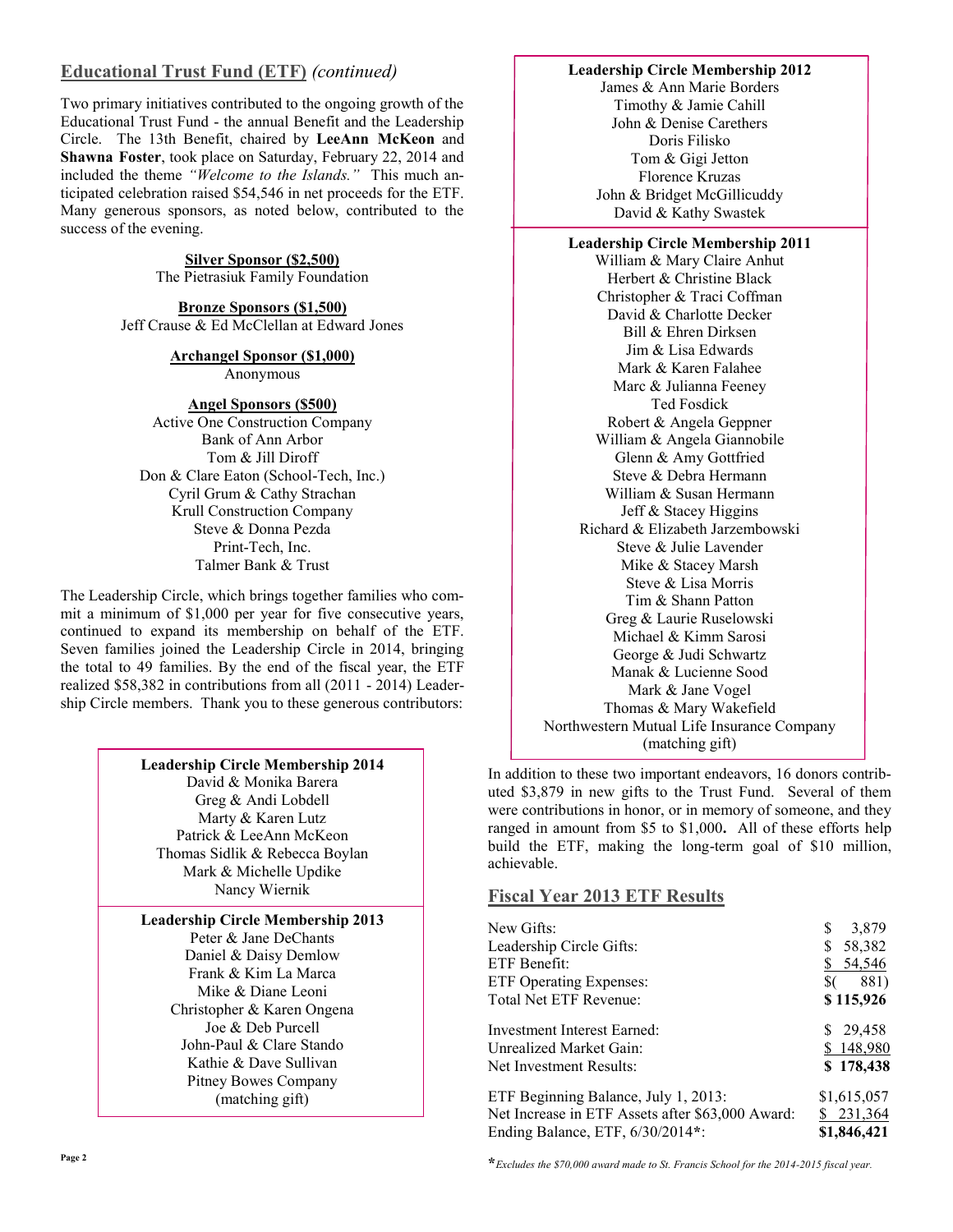# **Thank You Donors** July 1, 2013 - June 30, 2014

*St. Francis of Assisi Catholic School extends sincere appreciation to the donors listed below. Their support continues a strong tradition of generosity to help meet important educational needs. The list reflects cumulative cash gifts received by the Development Office and School during the 2013- 2014 fiscal year. Gift In-Kind donors are listed too, following "Friends."* 

**Servants of God** *(\$10,000 & above)*  Gene Butman Ford**\*** Mr. & Mrs. Timothy Patton**\***

**Shepherds** *(\$5,000 - \$9,999)*  Anonymous (2) The Jim Harbaugh Foundation Mr. C. Steve & Dr. Lisa Morris**\*** Jim & Clare O'Leary**\*** Cathy Pietrasiuk - Pietrasiuk Family Foundation**\*** Pitney Bowes

Mr. & Mrs. Joseph Purcell Rebecca Boylan & Thomas Sidlik**\*** Dr. & Mrs. Manak Sood**\***  Daniel Sougstad

**Guardians** *(\$2,500 - \$4,999)*  Anonymous (1) Timothy & Jamie Cahill**\***  Mr. & Mrs. Robert Geppner Glenn & Amy Gottfried**\*** Mr. & Mrs. Jeffrey Higgins**\*** Mr. & Mrs. Stephen Lavender**\*** Mr. & Mrs. Mike Marsh**\*** Mr. & Mrs. Jeffrey Remillard**\*** Dr. & Mrs. David Swastek**\***

**Brothers & Sisters** *(\$1,000 - \$2,499)*  Anonymous (3) Mr. & Mrs. David Ablauf**\*** Active One Construction**\*** Mr. & Mrs. David Barera**\*** Mr. & Mrs. James Birchler**\*** Mr. & Mrs. Herbert Black Jr.**\*** Dr. & Mrs. J. David Blaha Mr. & Mrs. Thomas Buiteweg**\*** John and Denise Carethers**\*** Andrew and Laurie Catanzaro\* Mr. & Mrs. Christopher Coffman**\*** Frank and Judy Colligan**\***  Jeff Crause & Edward McClellan at Edward Jones\* Mr. & Mrs. Peter DeChants Mr. & Mrs. David Decker**\*** Mr. & Mrs. Daniel Demlow**\*** Mr. & Mrs. Bill Dirksen**\*** Mrs. Patricia Dobbs**\*** Kathleen Downer**\*** Mr. & Mrs. James Edwards**\*** Dr. & Mrs. Mark Falahee**\*** Mrs. Doris Filisko**\*** Mr. Jonathan & Dr. Emily Fredericks**\*** Gerber Foundation Dr. & Dr. William Giannobile**\*** Mr. & Mrs. Cyril Grum**\*** Mr. & Mrs. Donald Heidt**\*** Mr. & Mrs. William Hermann\* Mr. & Mrs. Steven Hermann**\*** Mr. & Mrs. Chuck Huffman**\*** Daniel & Colleen Hughes**\*** Mr. & Mrs. Tom Jetton**\*** Andrew Kilpatrick Mrs. Florence Kruzas**\*** Frank & Kim La Marca**\*** Elizabeth Lemmer**\*** Mr. & Mrs. James Leonard**\*** Greg & Andi Lobdell Paul & Rhonda Longworth Dr. & Mrs. John McGillicuddy**\*** Patrick & LeeAnn McKeon**\*** Morning Basketball Group Neil Mueller**\***  Northwestern Mutual Foundation**\*** Christopher & Karen Ongena**\*** Mr. & Mrs. Lawrence Peck**\*** Helen Peters**\*** Mr. & Mrs. George Pomey Leonard & Katia Prezecki**\*** Mr. & Mrs. Patrick Ross**\***  Mr. & Mrs. Greg Ruselowski**\*** Mr. & Mrs. Michael Sarosi**\*** Dr. & Mrs. Robert Schumacher Miss Vicki Serino Mr. & Mrs. John-Paul Stando**\*** Mr. & Mrs. Charles Stankovic**\*** Dr. & Mrs. Philip Stella Mr. & Mrs. David Sullivan**\*** Mark & Michelle Updike**\*** 

**Brothers & Sisters** *(continued)* Anna Mathew & Mathew Vachaparampil\* Mr. & Mrs. Randal Visintainer Mr. & Mrs. Mark Vogel**\*** Dr. & Mrs. Thomas Wakefield**\***

Dr. & Mrs. John Walsh**\*** Mrs. Peter Wiernik**\* Followers** *(\$500 - \$999)*  Anonymous (3) Elizabeth Andrews**\*** Douglas & Joan Armstrong**\*** Ave Maria Mutual Funds Bank of Ann Arbor**\*** Mr. & Mrs. James Borders**\*** Diane Green-Boyd & Kurt Boyd**\*** Dr. & Mrs. Douglas Busch Brian & Sheryl Carvill Matt Conlin & Lauren Shakra Mr. & Mrs. Robert Conlin**\*** Fr. James Conlon Mr. & Mrs. Clifford Cook**\*** Mr. & Mrs. Richard Dehn**\*** Christina Deininger**\*** M. Susan Delonis Clare Canham-Eaton & Donald Eaton Ronald Eppler Mr. & Mrs. Thomas Erkkinen**\***  David & Lisa Filine Patrick & Kristin Finn John & Margaret-Mary Fitzpatrick Mr. & Mrs. Carl Fulper**\*** Mr. & Mrs. Ryan Gregg Mr. & Mrs. Richard Jarzembowski**\*** Mr. & Mrs. Paul Jones Mr. & Mrs. James Kimmet**\*** Mr. & Mrs. David Kowal Krull Construction Company**\*** Mr. & Mrs. Michael Leoni**\*** Mr. & Mrs. Scott Madden Mr. & Mrs. John McKeon Victor & Robin Miesel Mr. & Mrs. Daniel Miling Mr. & Mrs. Eugene Napolitan Mr. & Mrs. Timothy Nehez**\*** Mr. & Mrs. Edward Opaleski**\*** David & Stephanie Ottenwess Mr. & Mrs. Stephen Pezda Anthony & Vamshi Raya Miss Kay Reason Mary Ann Rickelmann Mr. & Mrs. Sergio Scarcella**\*** Mr. & Mrs. Paul Scholl Robert & Michelle Schwartz Timothy Schwartz Mr. & Mrs. Michael Shalhoub Diane Sheffrey**\*** Michael & Ann Marie Smith Mr. & Mrs. Peter Stumpo**\*** Mr. & Mrs. Steven Szelag Mr. & Mrs. Gregory Thompson**\*** Ted and Kathyrn Volz Mr. & Mrs. Edward Walsh**\*** Mr. & Mrs. Kyle Walworth**\*** Sam and Christy Wassef**\*** Mr. & Mrs. William Weadock**\***  Mr. & Mrs. John Zakerski**\*** G. Phil Zepeda**\***

#### **Supporters** *(\$100 - \$499)*

Anonymous (15) Mrs. Connie Albarello**\*** Mr. & Mrs. Ralph Almer Santine Anderson**\*** Jacob Armstrong Mr. & Mrs. Carl Babcock**\*** Mr. & Mrs. Eric Babe**\*** Linda Badri & Rafed Yousif Chad Bailey Jim Baldwin & Mary Patek Dave & Ruth Barsan Mr. & Mrs. Barry Bellaire**\*** Thomas & Linda Berarducci Robert Berarducci**\*** David Berdes**\*** Kevin & Aimee Bergquist Mr. & Mrs. Thomas Best**\*** Richard & Teri Billau Markus Birnbrich**\*** Mary Bittner

**Supporters** *(continued)* Dale & Suzanne Bixby Gregory & Julie Bohl**\*** Richard & Karen Boothman**\*** Mr. & Mrs. Dale Brandenburg Mr. & Mrs. Alphonse Burdi Mark Burke Mr. & Mrs. Colin Byrne Christian & Theresa Canzano**\*** David & Joanne Cardone Shawn & Gina Carney Krissian & Rafael Castillo Scott & Jessica Clayton**\*** Fr. Kusitino Cobona**\*** Mr. & Mrs. Rock Collins Dr. Frank Comstock**\*** Thomas Condon Mr. and Mrs. Dan Conlin**\*** Kevin & Elizabeth Conway**\*** Mr. & Mrs. Richard Corkins**\*** David Corrin**\*** Mr. & Mrs. Donald Courtois**\*** Mr. & Mrs. Robert Cousino Lorraine Crall**\*** Carol Cross Mr. Steven & Dr. Julie Daleiden**\*** Ms. Constance D'Amato**\*** Gina Danek**\*** Mr. & Mrs. Michael Davis Mr. & Mrs. Felix De La Iglesia Drs. Michael & Laura DeBacker**\*** Gerry & Donna Decker**\*** Mrs. Terry deJonckheere**\*** Mr. & Mrs. Roy Deutschmann**\*** Anastasia Dimick**\*** Donna & Nicholas Donato Dr. & Mrs. Richard Dorr**\*** Mrs. Avery Downer Rev. Terrence Dumas**\*** Ross & Mitra Dunbar Mr. & Mrs. Thomas Durham**\*** Mr. & Mrs. Richard Ebenhoeh Patricia Edwards Samuel Edwards John & Theresa Ewald**\*** Anastas & Muna Farjo Dr. Rand Fario Mr. & Mrs. John Feeney John & Amy Fencyk Dan Ferrigno & Shawna Foster Robert Ferris & Barbara Kelly-Ferris Philomena Francis Edward & Kelly Frutig Joseph P. Galasso Jr. **\*** Jaedene Galasso Michelle Garey Merritt & Carolyn Gillilland**\*** Mr. Michael & Dr. Susan Goold Mrs. Dorothy Greca**\*** Mary Grove Drew Peter & Jill Hagan**\*** Vern & Jacqueline Hall**\*** Vicki Hatch Mary Hayden<br>Jeff & Tiffany Hecklinski John & Sarah Henseler Mr. & Mrs. Steve Herbert Mr. & Mrs. Scott Hinshaw Mr. & Mrs. Robert Hoffman**\*** Steve & Kathey Huczek**\*** Drs. Michael Hudson & Elaine Caoili Mr. & Mrs. Paul Hughes- Cromwick**\*** Ann Hungerman**\*** Julie Hurley Michael & Kathleen Ignatoski**\*** Mr. & Mrs. Jeffrey Inge Michael & Diane Jedinak Mr. & Mrs. Erich Jensen William & Donna Johnston Ken & Mary Jurss**\*** Mark Kempton Mr. & Mrs. Isadore King Mr. & Mrs. Thomas Kittel Knights of Columbus Craig & Alicia Kreger Grandmother Gilda C. Kreucher Jane Kulpinski**\*** Mrs. Adelaide Laetz**\*** Philip & Jacquelynn Lapinski Mr. & Mrs. Larry Lemke**\***

**Supporters** *(continued)* Craig Hupy & Marie Lemmer Mr. & Mrs. James Libs Dr. Susan & Mr. Kirk Lignell Mr. & Mrs. Marty Lutz Mrs. Theresa MacLean**\*** Michael & Holly Makowski**\*** Mr. & Mrs. Richard Mannis**\*** Nelson & Mary Martin**\*** Fr. James McDougall**\*** Mr. & Mrs. Joseph McKeown Bill & Kathy McLaurine Mr. & Mrs. John Miller**\*** Mr. & Mrs. Richard Miller**\*** Mrs. Mary Moffett Mr. Ronald & Dr. Samantha Mucha Michael Napolitan**\*** Drs. Eric & Colleen Neal Cathy Nichols Mr. & Mrs. John Nowak Mr. & Mrs. Vince O'Neill**\*** Christian & Maura Overland**\*** Dr. Gena Pahucki**\*** Kimberly Pearsall Alice Penrose Mr. & Mrs. Joe Peoples**\*** Tran Phung Colleen Pierce**\*** Mr. & Mrs. Jim Pommerich**\*** Jacqueline Presta**\*** Julia & Daniel Pritzel**\*** Process Results, Inc. Barnaby Pung & Melissa Milton-Pung**\*** Mr. & Mrs. Christopher Purdy**\*** Barbara Rapin Chris & Norca Roche Mrs. Lois Russell**\*** Mr. & Mrs. Bruce Rust**\*** Mr. & Mrs. David Schroeter**\*** Jerome Schude Dr. Eric & Dr. Tracy Schwab**\*** Susan Sedlak Mr. & Mrs. Edward Shaffran**\*** Mr. John Sherzer**\*** Miss Donna Shields**\*** Miss Joan Shields**\*** Mr. & Mrs. Stephen Shulman Mr. & Mrs. Glenn Sievert Mr. & Mrs. Doyce Staggs Mario Stante St. Francis Bridge Mix Randall & Amy Stille**\*** Brian & Amy Stoy**\*** Scott Suntum Mr. & Mrs. Matthew Targett**\*** Antonio & Rosalinda Villarta Don & Dee Vogrin**\*** Mary VonKoss**\*** Pat & Maria Walsh**\*** Jack & Deb Waterman Mr. & Mrs. Jeff Wawrzaszek Mr. & Mrs. Jack Weidenbach Wiltec Technologies Brian & Dorothy Wolcott Mark Zaleski Mr. & Mrs. J. Andy Zamora**\*** Jon-Kar & Yolanda Zubieta **Friends** *(Up to \$99)*  Anonymous (2) Pablo & Barbara Alvarez**\*** Mr. & Mrs. John Antos Mr. & Mrs. Paul Bass Mr. & Mrs. Allan Bike\* Patty Blessing Mr. & Mrs. Lloyd Bozzi**\*** Mary Brown Christopher Bunto Kenneth & Jacinta Calcut Ray & Stephanie Coleman**\*** Jeanne Collins Molly Conway Fernanda Cross Mr. & Mrs. Robert Dalian Mrs. George De Shano**\*** Gail Drake**\*** Henry & Erin Emerle**\*** Brian & Debra Fitzgerald Mr. & Mrs. Laurence Hagerty\* Miss Mary Halsey**\*** Robert Hamet

**Friends** *(continued)* Mrs. P. Ann Hayes Annabelle Herrada Jeffery Holden**\*** Mrs. Edward Hudge**\*** Darlene Imus**\*** Mary & Michael Johnson Rachel & Benjamin Johnson**\*** Mr. & Mrs. Joseph Jurasek**\*** Mr. & Mrs. Philip Kearney Kevin & Colleen Kelly Chris & Andrea Kempton**\*** Mr. & Mrs. Brian Koepele Maureen Lacey**\*** Mr. & Mrs. Charles Ladd Duane & Linda Lau**\*** Mr. & Mrs. Andrew Lawrence Jeffrey Lohmeyer Mr. & Mrs. Richard Lowe Mr. & Mrs. Jon Maninga Rob & Maggie Marshall Lynn Martin Don & Amanda Mascarenhas Marianne McGrath & Harry D'Souza Mr. & Mrs. Stefano Mengozzi David O'Brien & Katie Stannard Thelma Olave Norma Orona**\*** Aditya & Sheela Pandey Mr. & Mrs. Joshua Peck Jeanne Rice Helen Rysse Michael & Jeanette Santalucia Patricia Santangelo Matheus Santos Matthew Schnaidt**\*** Victoria Smith Edward & Julane Soares James & Dorothy Spencer Mr. & Mrs. Russell Strassburg Kelly Van Oirschot Mr. & Mrs. Frank VonKoss**\*** Rita Vorek<br>Mr. & Mrs. Bryan Wagoner Mr. Philip Walby**\*** Mr. & Mrs. Mark White**\*** Mrs. Bette Wilcox Matthew & Kimberley Wilk Michael Wise Mr. & Mrs. Nathan Zill**\* Gifts In-Kind** Ace Barnes Hardware Santine Anderson Ann Arbor Golf & Outing Douglas & Joan Armstrong Austin & Warburton Ave Maria University Linda Badri & Rafed Yousif Kevin & Marianne Bailey Mr. & Mrs. David Barera Bellanina Institute & Spa Kevin & Aimee Bergquist Mr & Mrs James Birchler Blue Tractor BBQ & Brewery Mr. & Mrs. Lloyd Bozzi Brighton Jewelry Brust Orthodontics Mr. & Mrs. Robert Burroughs Sue Burroughs Mr. & Mrs. Colin Byrne Timothy & Jamie Cahill Chelsea Milling Company Mr. & Mrs. Christopher Coffman Mr. & Mrs. Jeffery Cole Community Auto Wash Mr. & Mrs. Robert Conlin Kevin & Elizabeth Conway Drs. Michael & Laura DeBacker Mr. & Mrs. Daniel Demlow Dessange Paris Salon & Spa

Mr. & Mrs. Roy Deutschmann Kathryn Dhitirojana Victoria Duranona Edwards & Shaefer Orthodontics Dr. & Mrs. Joseph Fantone Carol Fedewa Dan Ferrigno & Shawna Foster Robert Ferris & Barbara Kelly-Ferris Mrs. Doris Filisko Fingerle Lumber The Ark

Ricardo & Rosana Fioramonte Carlos Gonzalez & Margherita Fontana Chelsea Foster Georgetown Country Club Glenn & Amy Gottfried Great Lakes Zoological Society Mr. & Mrs. Ryan Gregg Grizzly Peak Brewing Company Kyle & Meghan Gunnerson Rick Haas Mr. & Mrs. Jeffrey Higgins Mr. & Mrs. Robert Hoffman Mr. & Mrs. Chuck Huffman Instant Replay Volleyball Club Mr. & Mrs. Erich Jensen Jimmy John's Mary & Michael Johnson Jolly Pumpkin Café & Brewery Nikki Kettlewell Sean & Kelly Klein Knights Meat Market Mr. & Mrs. David Kowal Craig & Alicia Kreger Philip & Jacquelynn Lapinski Mr. & Mrs. Stephen Lavender Mr. & Mrs. George Leckrone Leelanau Peninsula Vintners Elizabeth Lemmer Lewis Jewelers Liberty Athletic Club Live Nightclub Luminosity Salon & Spa Janet Mainz Carlye Malcolm Ken & Judy Martens Massage Mechanics Mr. & Mrs. Patrick McDonald Patrick & LeeAnn McKeon Joseph & Tamara Michalec Victor & Robin Miesel Morgan & York Mr. C. Steve & Dr. Lisa Morris Jacqueline Nutting & Drew Cunningham David & Claudia Oliver Pacific Rim Restaurant Paesano's Restaurant Pandora Jewelry Mr. & Mrs. Timothy Patton Kimberly Pearsall Colleen Pierce Cathy Pietrasiuk Leonard & Katia Prezecki Print-Tech, Inc. R.J. Conlin Marketing & Design Mr. & Mrs. Dylan Raymond Mr. & Mrs. Jeffrey Remillard Running Fit Mr. & Mrs. Sergio Scarcella The Schutzgruber Family Diane Sheffrey Michael & Ann Marie Smith Brian & Amy Stoy Mr. & Mrs. William Stubbs Sun & Snow Sports Talmer Bank & Trust The Henry Ford The Polo Fields Travis Pointe Country Club Mr. & Mrs. James Trouba Unit Packaging University of Michigan Athletics Vera Bradley Walden Woods Resort Mr. & Mrs. Edward Walsh Mr. & Mrs. Kyle Walworth Weber's Inn Mrs. Proctor Weir James & April Welliver WideWorld Sports Center Mr. & Mrs. J. Andy Zamora Thomas & Melodie Zeimet Zippy Auto Wash Zoey + Joey Studio

**Gifts In-Kind** *(continued)* 

*For cash gifts, an asterisk (***\****) denotes a continuous three-year giving history. Please call the Development Office at 734.821.2208 with corrections.*